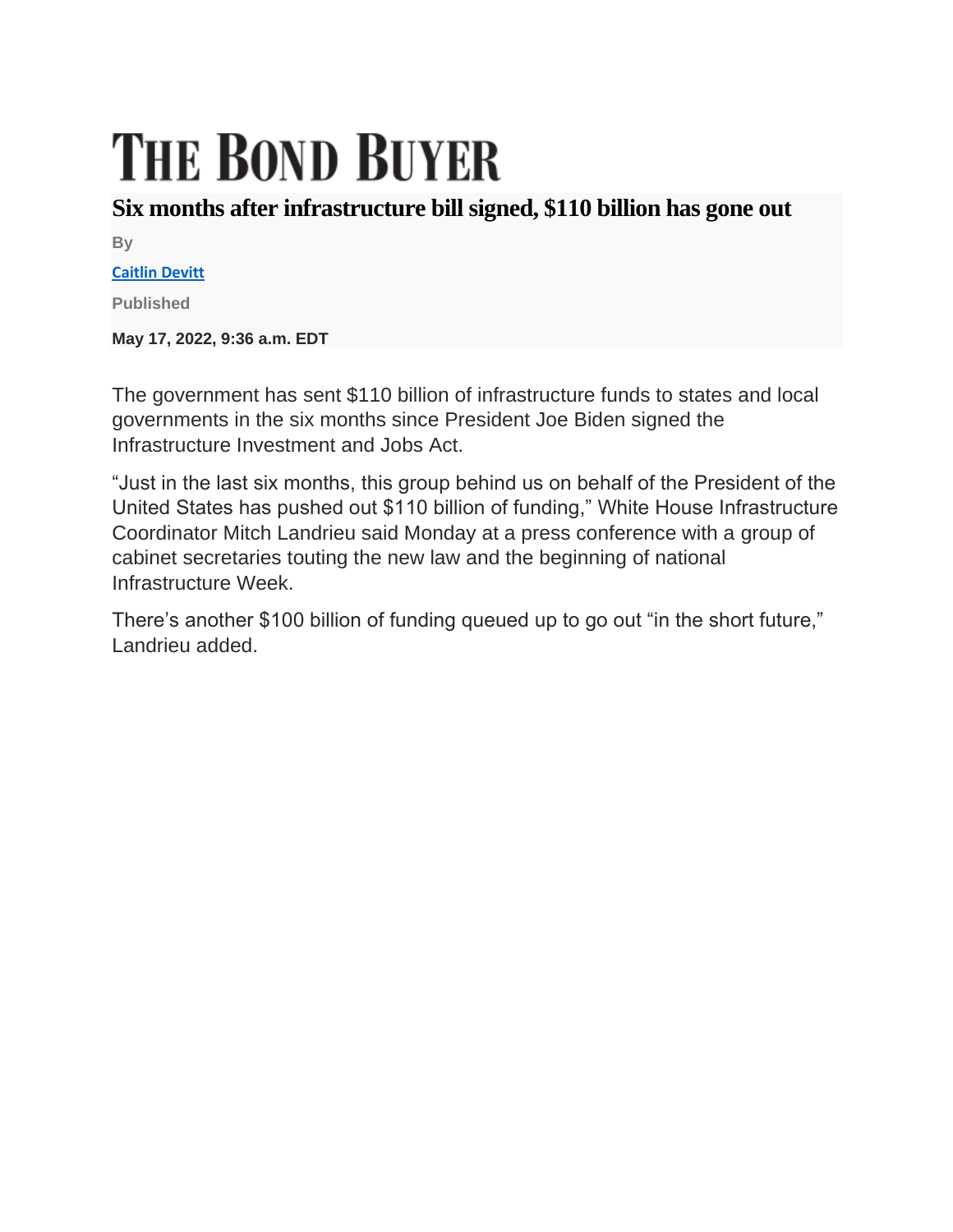

"There's going to be a lot of pressure and natural tensions that come with actually implementing this once-in-a-generation" spending, White House Infrastructure Coordinator Mitch Landrieu said. **Bloomberg News**

Biden [signed](https://www.bondbuyer.com/news/infrastructure-bill-becomes-law) the \$1.2 trillion IIJA in November 2021. The law features \$550 billion for reauthorization of surface transportation infrastructure spending and another \$550 billion for assets ranging from bridges, drinking water, public transit, broadband, rail, electric vehicle chargers, ports and airports.

The White House Monday published an [interactive map](https://d2d.gsa.gov/tableau-report-for-embed/10109) showing where the money is going and [one](https://d2d.gsa.gov/tableau-report-for-embed/10108) showing the new projects.

The \$110 billion sent out so far includes \$52.5 billion for federal highway funding, \$27 billion for bridges and \$20.5 billion for public transit, officials said. It has funded 4,300 projects in 3,200 counties across all 50 states.

California has seen the biggest chunk, at \$9.7 billion, of which almost 87% has gone to transportation projects, according to the White House. New York has received the next-highest amount, at \$6.7 billion, and has also sent 86% to transportation projects.